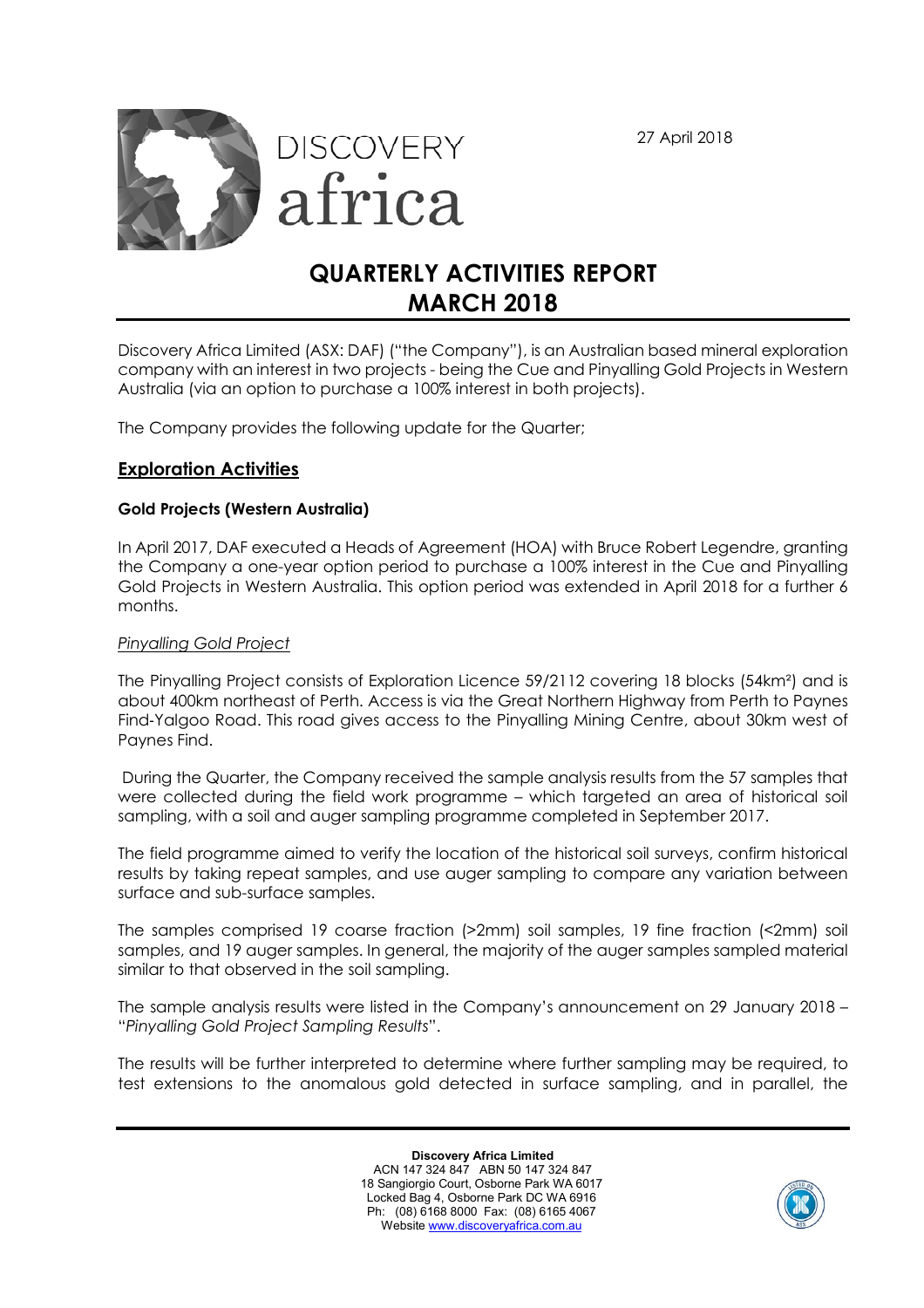

Company will review and rank the targets generated at the Pinyalling Project from the reprocessed aerial magnetic data.

#### *Cue Gold Project*

The Cue Project comprises two contiguous tenements – Prospecting Licence 20/2088 (196 hectares) and Prospecting Licence 20/2089 (39 hectares), located immediately to the north of the Cue township. Cue is located 650km north of Perth on the Great Northern Highway. The Cue Project area is readily accessible by vehicle via numerous roads and tracks. Discovery Africa has an exclusive option to purchase a 100% interest in the Cue Project tenements.

In February 2018, the Company executed a Prospecting Agreement with Southern Cross Prospecting ("SCP"), granting SCP the right to enter the Cue Gold Project tenements in order to prospect for gold, and to retain ownership of any gold won, subject to a tribute of 10% of all gold recovered being paid to the Company.

In March, an amount of \$1,758 was received in respect of the Company's 10% share of gold recovered on the tenements during the Quarter.

## **Legal Proceedings**

The Company continued legal proceedings during the Quarter against former directors, Mr Kevin Nichol (Mr Nichol) and Mr Danie Van den Bergh (Mr Van den Bergh) as previously disclosed.

The Company is also pursuing legal proceedings against Mr Phillip Thick and Mr Peter Avery and solicitors, CBP Pty Ltd.

On 26 March 2018 a court mandated mediation occurred. The parties were unable to resolve the matter. As a result the litigation remains on foot, and the Company will continue to pursue its claims.

#### **Investments**

During the quarter no further shares held by DAF in Argosy Minerals Ltd (Argosy) were sold.

As at 31 March 2018 DAF held a remaining 250,000 shares in Argosy, valued at approximately \$79,000 (as at 17/04/2018).

**ENDS** 

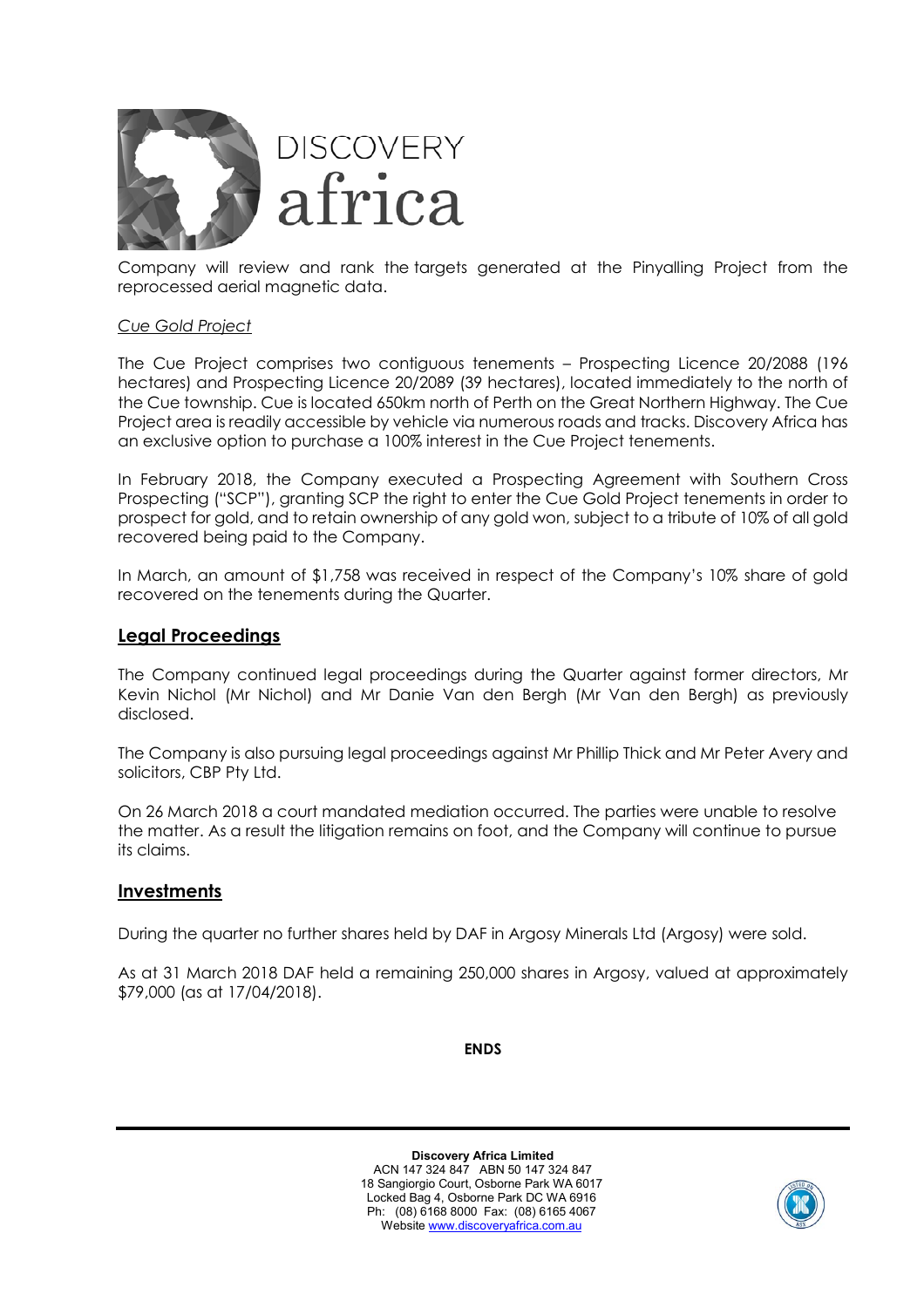

## **For further information:**

Peter Lloyd, Director

**T |** +61 8 6168 8000

**E |** peter@discoveryafrica.com.au

**W|** www.discoveryafrica.com.au

# **Appendix A: Discovery Africa Limited - Interest in Mining Tenements**

Below is a listing of tenements held by the Company as at 31 March 2018:

| <b>Mining Tenement</b> | Location          | <b>Beneficial Percentage held</b> |
|------------------------|-------------------|-----------------------------------|
| PL20/2088 <sup>1</sup> | Western Australia | 0% (option to purchase 100%)      |
| PL20/2089 <sup>1</sup> | Western Australia | 0% (option to purchase 100%)      |
| EL59/2112 <sup>1</sup> | Western Australia | 0% (option to purchase 100%)      |
| .                      | $\sim$            |                                   |

<sup>1</sup> Interest in mining tenement held by Bruce Robert Legendre.

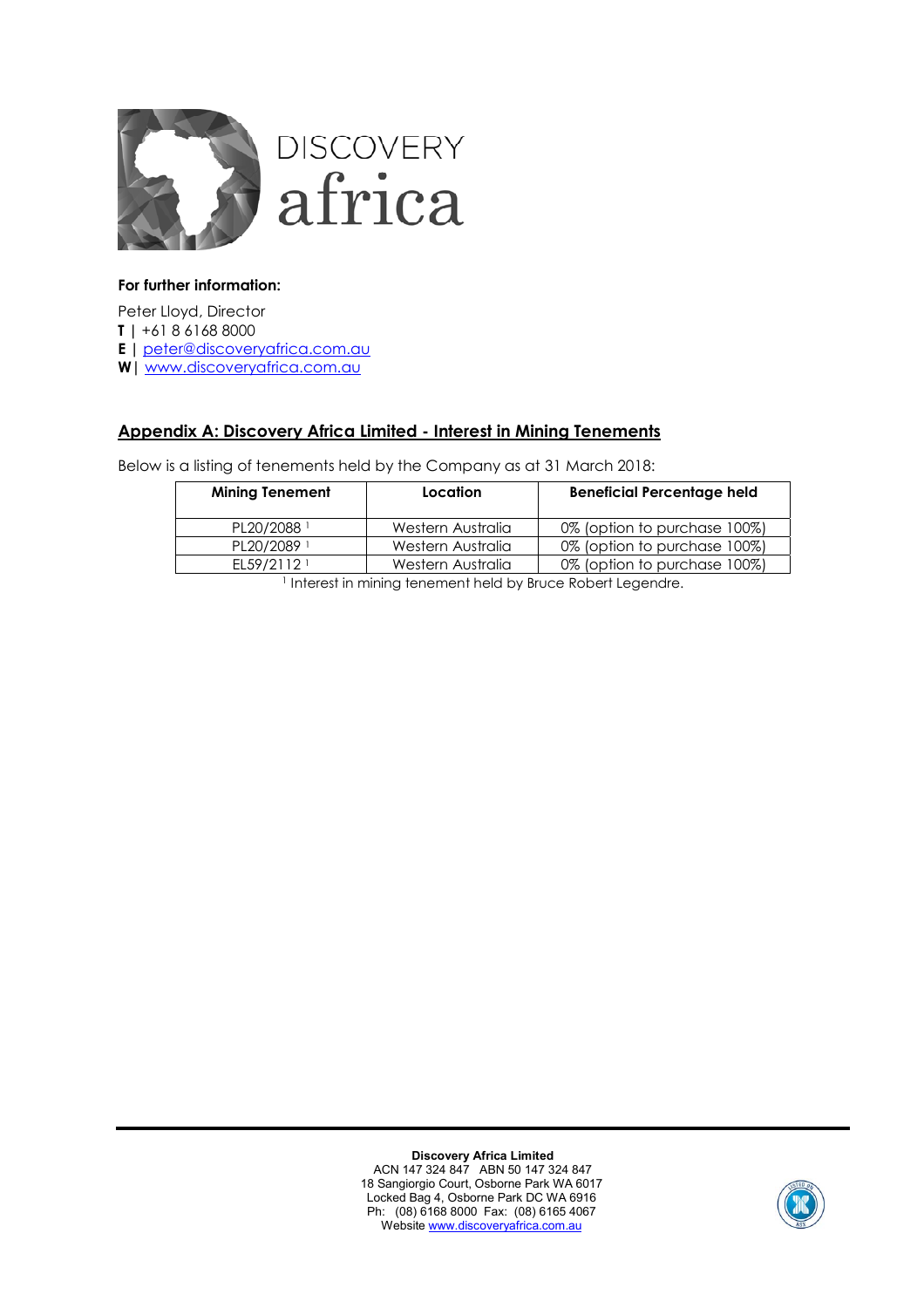*+Rule 5.5* 

# **Appendix 5B**

# **Mining exploration entity and oil and gas exploration entity quarterly report**

Introduced 01/07/96 Origin Appendix 8 Amended 01/07/97, 01/07/98, 30/09/01, 01/06/10, 17/12/10, 01/05/13, 01/09/16

### **Name of entity**

DISCOVERY AFRICA LIMITED

**ABN Quarter ended ("current quarter")** 

50 147 324 847 31 March 2018

|     | <b>Consolidated statement of cash flows</b>       | <b>Current quarter</b><br>\$A'000 | Year to date (9<br>months)<br>\$A'000 |
|-----|---------------------------------------------------|-----------------------------------|---------------------------------------|
| 1.  | Cash flows from operating activities              |                                   |                                       |
| 1.1 | Receipts from customers                           | $\overline{2}$                    | $\overline{2}$                        |
| 1.2 | Payments for                                      |                                   |                                       |
|     | exploration & evaluation<br>(a)                   | (1)                               | (14)                                  |
|     | development<br>(b)                                |                                   |                                       |
|     | production<br>(c)                                 |                                   |                                       |
|     | staff costs<br>(d)                                |                                   |                                       |
|     | (e) administration and corporate costs            | (78)                              | (316)                                 |
| 1.3 | Dividends received (see note 3)                   |                                   |                                       |
| 1.4 | Interest received                                 |                                   | 3                                     |
| 1.5 | Interest and other costs of finance paid          |                                   |                                       |
| 1.6 | Income taxes paid                                 |                                   |                                       |
| 1.7 | Research and development refunds                  |                                   |                                       |
| 1.8 | Other – Net GST (paid)/refunded                   | 10                                | 25                                    |
| 1.9 | Net cash from / (used in) operating<br>activities | (66)                              | (300)                                 |

| 2.  | Cash flows from investing activities |  |
|-----|--------------------------------------|--|
| 2.1 | Payments to acquire:                 |  |
|     | property, plant and equipment<br>(a) |  |
|     | tenements (see item 10)<br>(b)       |  |
|     | investments<br>(C)                   |  |
|     | other non-current assets<br>(d)      |  |

+ See chapter 19 for defined terms

*1 September 2016* Page 1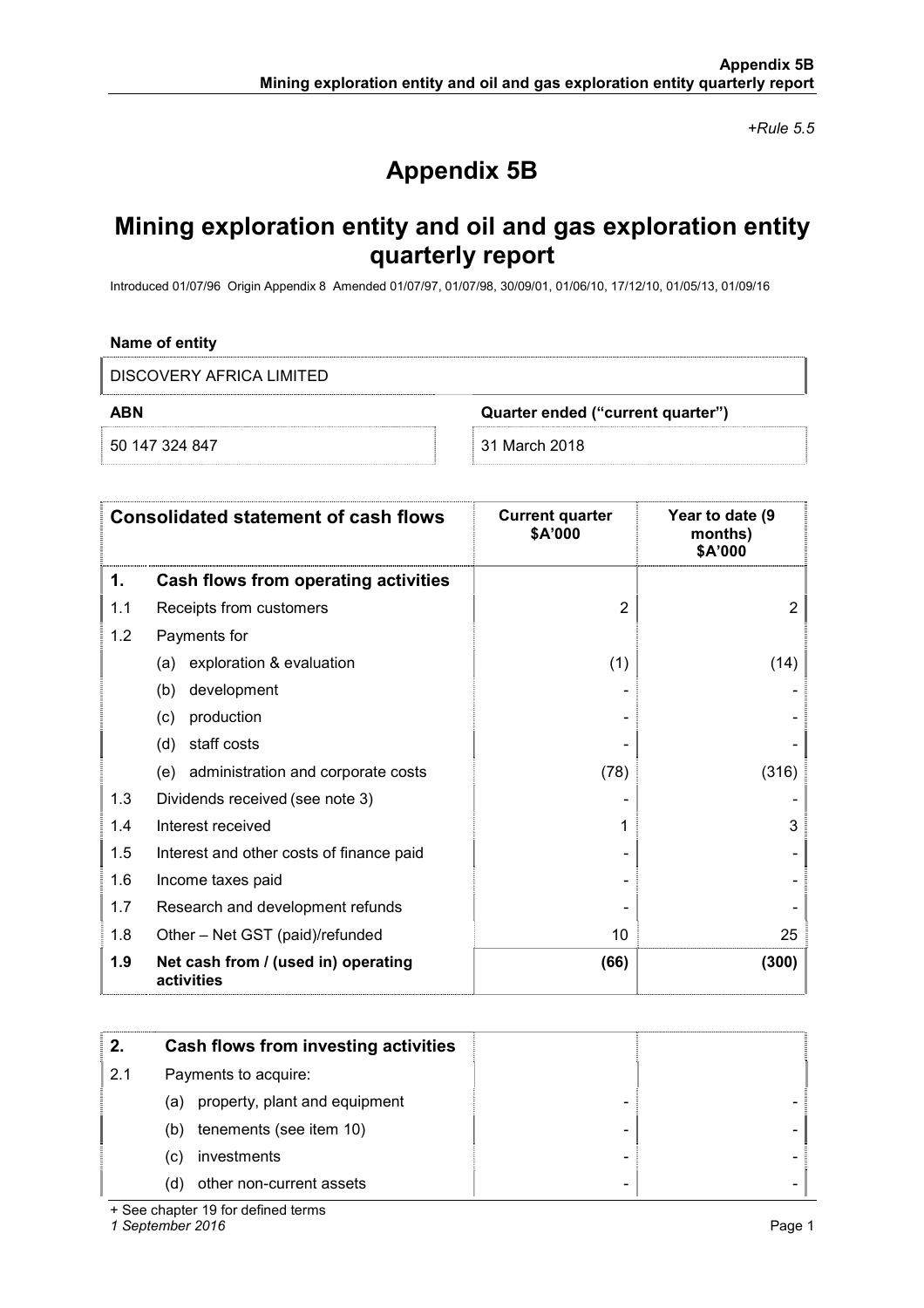#### **Appendix 5B Mining exploration entity and oil and gas exploration entity quarterly report**

|     | <b>Consolidated statement of cash flows</b>       | <b>Current quarter</b><br>\$A'000 | Year to date (9<br>months)<br>\$A'000 |
|-----|---------------------------------------------------|-----------------------------------|---------------------------------------|
| 2.2 | Proceeds from the disposal of:                    |                                   |                                       |
|     | property, plant and equipment<br>(a)              |                                   |                                       |
|     | tenements (see item 10)<br>(b)                    |                                   |                                       |
|     | investments<br>(c)                                |                                   | 398                                   |
|     | other non-current assets<br>(d)                   |                                   |                                       |
| 2.3 | Cash flows from loans to other entities           |                                   |                                       |
| 2.4 | Dividends received (see note 3)                   |                                   |                                       |
| 2.5 | Other (provide details if material)               |                                   |                                       |
| 2.6 | Net cash from / (used in) investing<br>activities |                                   | 398                                   |

| 3.   | Cash flows from financing activities                                           |  |
|------|--------------------------------------------------------------------------------|--|
| 3.1  | Proceeds from issues of shares                                                 |  |
| 3.2  | Proceeds from issue of convertible notes                                       |  |
| 3.3  | Proceeds from exercise of share options                                        |  |
| 3.4  | Transaction costs related to issues of<br>shares, convertible notes or options |  |
| 3.5  | Proceeds from borrowings                                                       |  |
| 3.6  | Repayment of borrowings                                                        |  |
| 3.7  | Transaction costs related to loans and<br>borrowings                           |  |
| 3.8  | Dividends paid                                                                 |  |
| 3.9  | Other (provide details if material)                                            |  |
| 3.10 | Net cash from / (used in) financing<br>activities                              |  |

| 4.  | Net increase / (decrease) in cash and<br>cash equivalents for the period |       |       |
|-----|--------------------------------------------------------------------------|-------|-------|
| 4.1 | Cash and cash equivalents at beginning of<br>period                      | 1,354 | 1,190 |
| 4.2 | Net cash from / (used in) operating<br>activities (item 1.9 above)       | (66)  | (300) |
| 4.3 | Net cash from / (used in) investing activities<br>(item 2.6 above)       |       | 398   |
| 4.4 | Net cash from / (used in) financing activities<br>(item 3.10 above)      |       |       |
| 4.5 | Effect of movement in exchange rates on<br>cash held                     |       |       |
| 4.6 | Cash and cash equivalents at end of<br>period                            | 1,288 | 1.288 |

+ See chapter 19 for defined terms

*1 September 2016* Page 2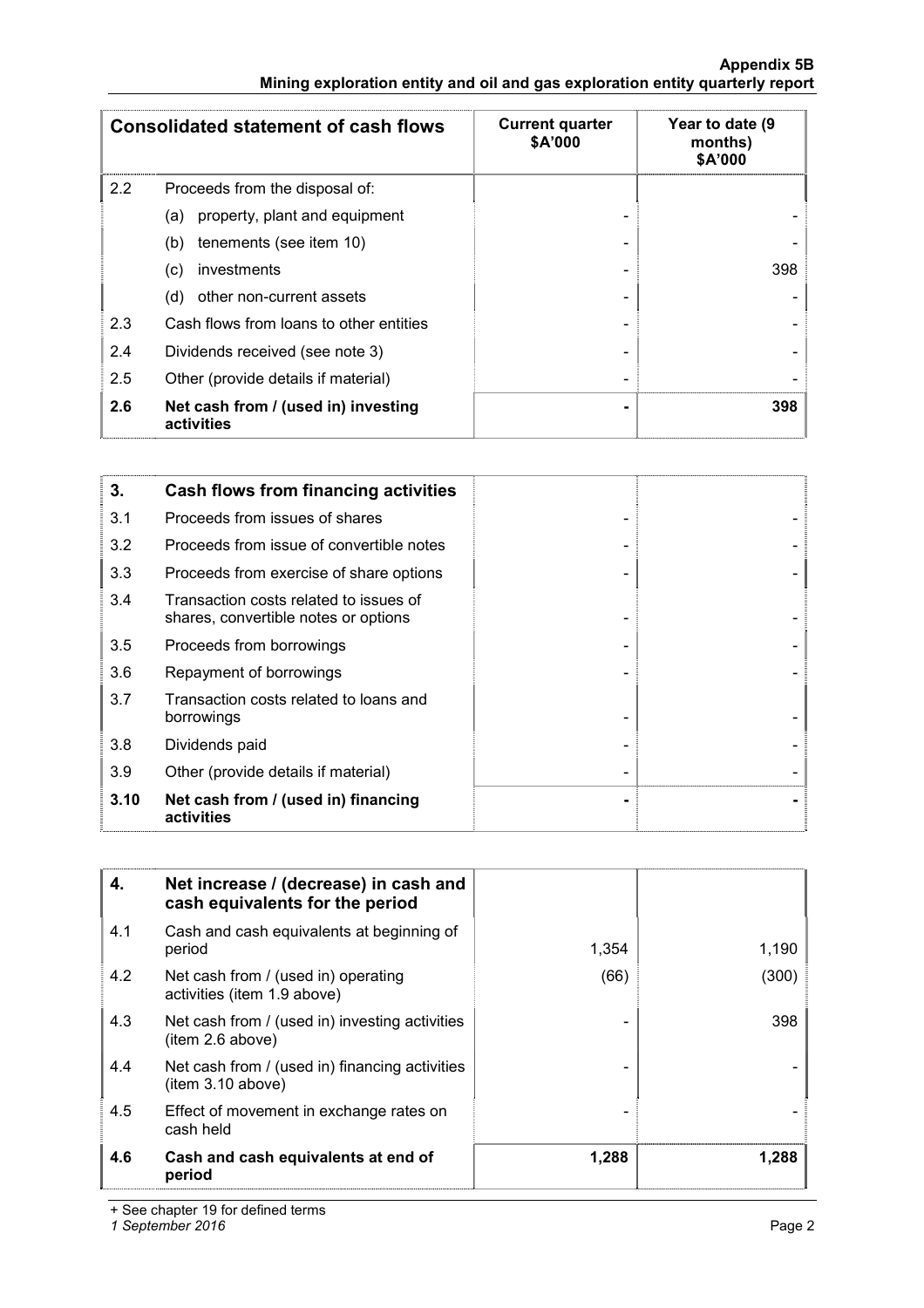| 5.  | Reconciliation of cash and cash<br>equivalents<br>at the end of the quarter (as shown in the<br>consolidated statement of cash flows) to the<br>related items in the accounts | <b>Current quarter</b><br>\$A'000 | <b>Previous quarter</b><br>\$A'000 |
|-----|-------------------------------------------------------------------------------------------------------------------------------------------------------------------------------|-----------------------------------|------------------------------------|
| 5.1 | <b>Bank balances</b>                                                                                                                                                          | 1,204                             | 1,250                              |
| 5.2 | Call deposits                                                                                                                                                                 | 84                                | 104                                |
| 5.3 | <b>Bank overdrafts</b>                                                                                                                                                        |                                   |                                    |
| 5.4 | Other (provide details)                                                                                                                                                       | $\overline{\phantom{0}}$          |                                    |
| 5.5 | Cash and cash equivalents at end of<br>quarter (should equal item 4.6 above)                                                                                                  | 1,288                             | 1,354                              |

| 6.  | Payments to directors of the entity and their associates                                                    | <b>Current quarter</b><br>\$A'000 |
|-----|-------------------------------------------------------------------------------------------------------------|-----------------------------------|
| 6.1 | Aggregate amount of payments to these parties included in item 1.2                                          | <b>NIL</b>                        |
| 6.2 | Aggregate amount of cash flow from loans to these parties included<br>in item $2.3$                         | <b>NIL</b>                        |
| 6.3 | Include below any explanation necessary to understand the transactions included in<br>items $6.1$ and $6.2$ |                                   |
|     |                                                                                                             |                                   |

|     | Payments to related entities of the entity and their | <b>Current quarter</b> |
|-----|------------------------------------------------------|------------------------|
|     |                                                      |                        |
|     |                                                      |                        |
| N/A |                                                      |                        |

|     | Payments to related entities or the entity and their<br>associates                  | <b>UUITEIIL YUALLEI</b><br><b>\$A'000</b> |
|-----|-------------------------------------------------------------------------------------|-------------------------------------------|
| 7.1 | Aggregate amount of payments to these parties included in item 1.2                  | nil                                       |
| 7.2 | Aggregate amount of cash flow from loans to these parties included<br>in item $2.3$ | NIL                                       |

<sup>7.3</sup> Include below any explanation necessary to understand the transactions included in items 7.1 and 7.2

| $\overline{\big \big }$ N/A |  |  |  |
|-----------------------------|--|--|--|
|                             |  |  |  |
|                             |  |  |  |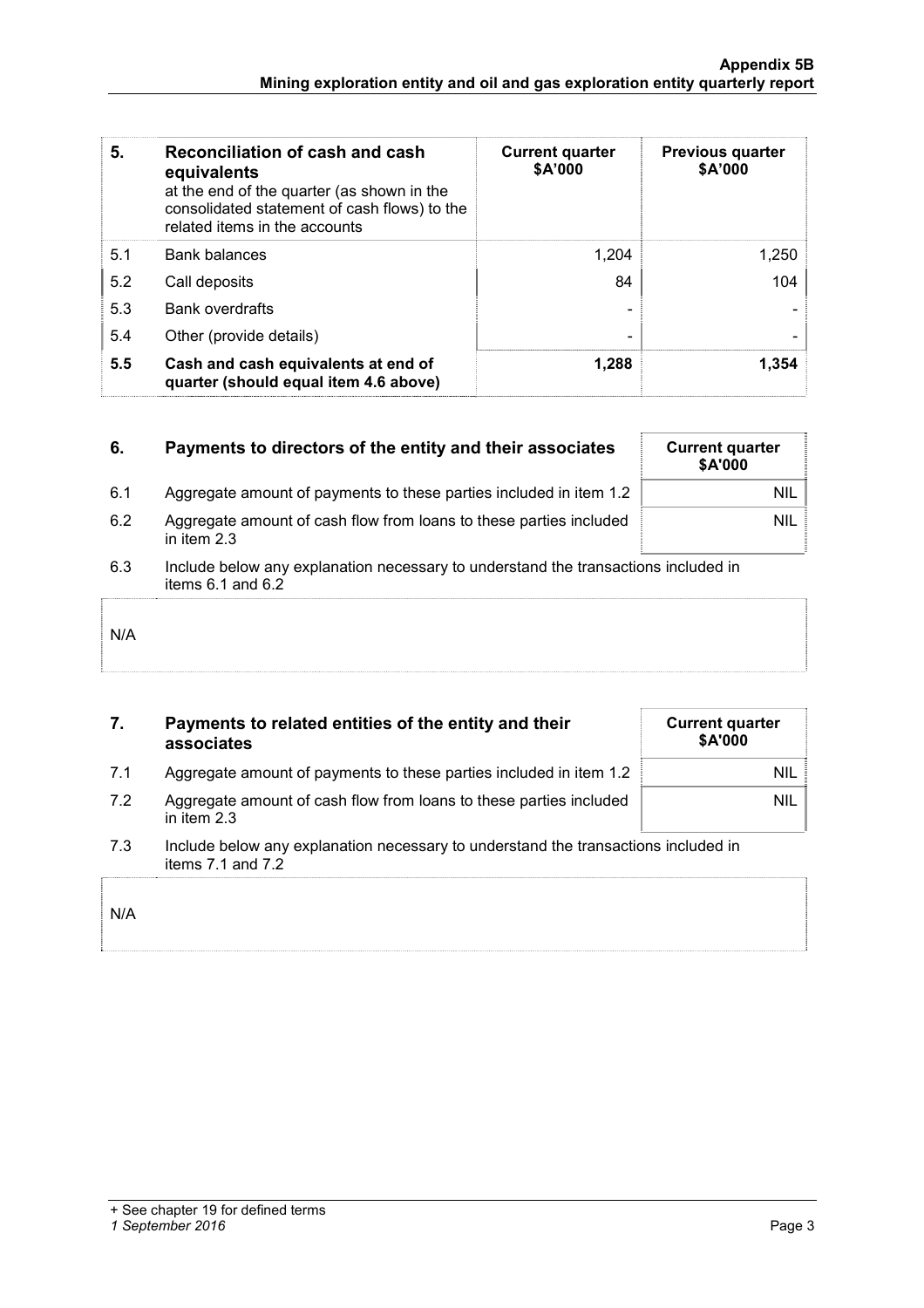| 8.  | <b>Financing facilities available</b><br>Add notes as necessary for an<br>understanding of the position | <b>Total facility amount</b><br>at quarter end<br>\$A'000 | Amount drawn at<br>quarter end<br>\$A'000 |
|-----|---------------------------------------------------------------------------------------------------------|-----------------------------------------------------------|-------------------------------------------|
| 8.1 | Loan facilities                                                                                         |                                                           |                                           |
| 8.2 | Credit standby arrangements                                                                             |                                                           |                                           |
| 8.3 | Other (please specify)                                                                                  | -                                                         |                                           |

8.4 Include below a description of each facility above, including the lender, interest rate and whether it is secured or unsecured. If any additional facilities have been entered into or are proposed to be entered into after quarter end, include details of those facilities as well.

N/A

| 9.  | <b>Estimated cash outflows for next quarter</b> | \$A'000         |
|-----|-------------------------------------------------|-----------------|
| 9.1 | Exploration and evaluation                      | 50 <sup>1</sup> |
| 9.2 | Development                                     |                 |
| 9.3 | Production                                      |                 |
| 9.4 | Staff costs                                     |                 |
| 9.5 | Administration and corporate costs              | 80              |
| 9.6 | Other (provide details if material)             |                 |
| 9.7 | <b>Total estimated cash outflows</b>            | 130             |

| 10.  | <b>Changes in</b><br><b>tenements</b><br>(items $2.1(b)$ and<br>$2.2(b)$ above)                   | <b>Tenement</b><br>reference and<br><b>location</b> | Nature of interest                        | Interest at<br>beginning<br>of quarter | <b>Interest</b><br>at end of<br>quarter |
|------|---------------------------------------------------------------------------------------------------|-----------------------------------------------------|-------------------------------------------|----------------------------------------|-----------------------------------------|
| 10.1 | Interests in mining<br>tenements and<br>petroleum tenements<br>lapsed, relinquished<br>or reduced | PL10253/2014<br>(Tanzania)                          | Interest in Project<br>being relinquished | 100                                    |                                         |
| 10.2 | Interests in mining<br>tenements and<br>petroleum tenements<br>acquired or increased              | <b>NIL</b>                                          |                                           |                                        |                                         |